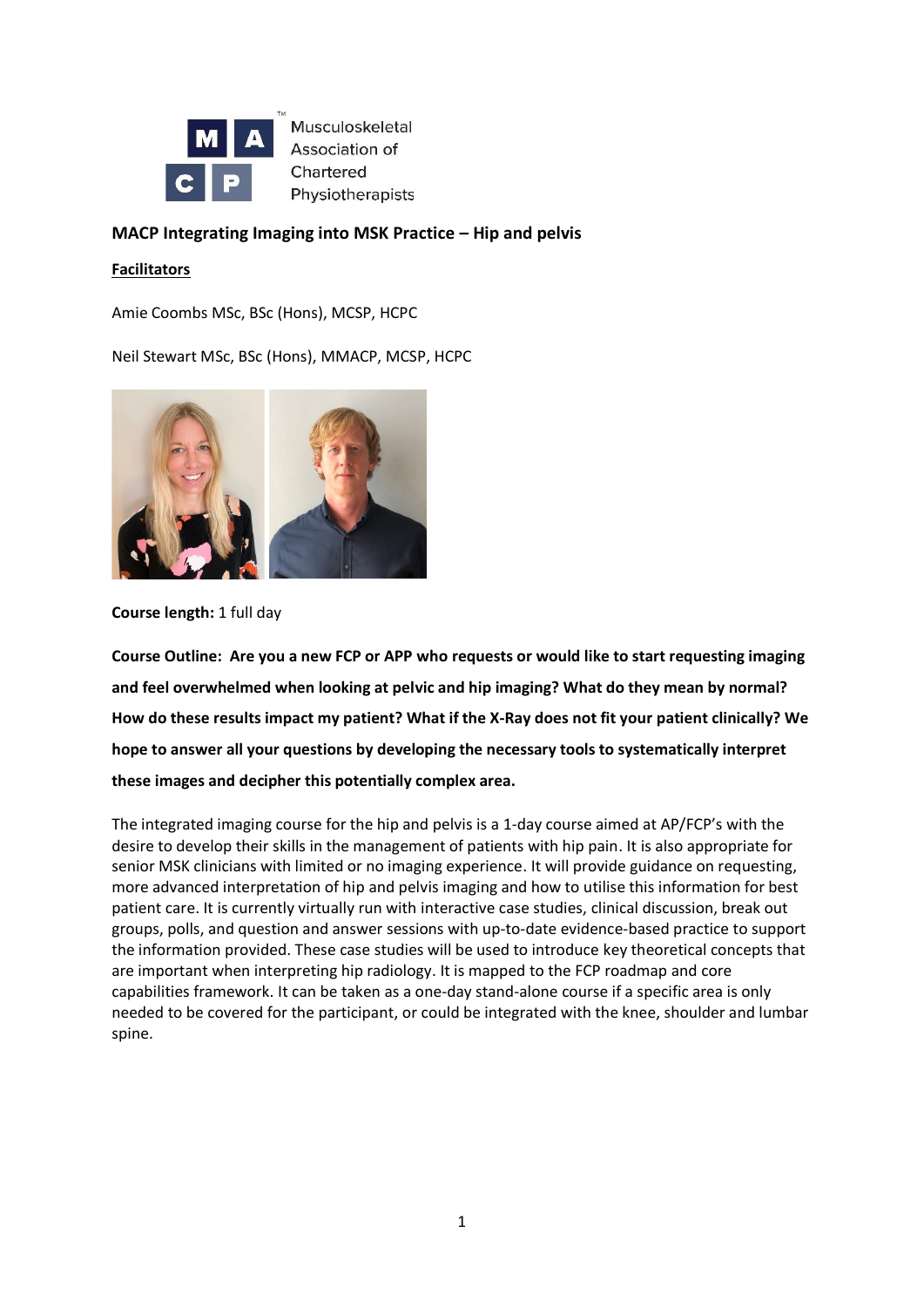# **Learning Objectives/Aims**

By the end of the course(s) you will:

- Know the indication for requesting basic imaging for the hip and pelvis
- Have a structured method of looking at and interpreting images
- Understand where imaging plays a role clinically and pit falls and advantages in the use of imaging and patient care
- Have an understanding of what is normal and what is abnormal in these images
- Have an idea of resources to help you develop your skills
- Discuss how you interpret imaging, imaging reports and how you discuss this with your MSK patients

You will not:

- Be legally qualified to request radiology
- Be legally covered to interpret radiological examinations or write imaging reports
- Know everything about imaging these anatomical areas

# **The structure of the day includes:**

### **Flexible timetable**

- 9.00. Introduction to day; aims, objectives and IRMER competencies discussed
- 9.30 Pelvic and hip anatomy overview, indications to x- ray and what radiographic techniques to request
- 11.00 Break
- 11.15 Pelvic and hip x- ray interpretation including basics, lines and pelvic position. Acetabular retroversion including cross over sign, iliac spine sign, and posterior wall sign, and acetabular depth.
- 12.00 Determining structural instability on imaging, and the natural history of osteoarthritis in this patient group. How we interpret osteoarthritis in a pelvic x- ray and what does this mean for our patients
- 13.00 Lunch
- 13.30 Introduction to femoroacetabular impingement on x- ray, causes and how our patients present, and when to image. Stages of AVN on x-ray and MRI. MRI interpretation including physics, sequences and anatomy
- 15.15 Break
- 15.30 MRI THR
- 16.00 Wrap up (discussion)
- 16.30 Finish

### **Resources:**

- Delegates will have access to a workbook that would include:
- Images/summaries of course including anatomical pictures/case studies
- Summaries of each pelvic/hip interpretation tool normal ranges/ranges indicating pathology and how this is clinically relevant for your patients
- Case histories & questions/answers
- Resources reference list and further CPD advice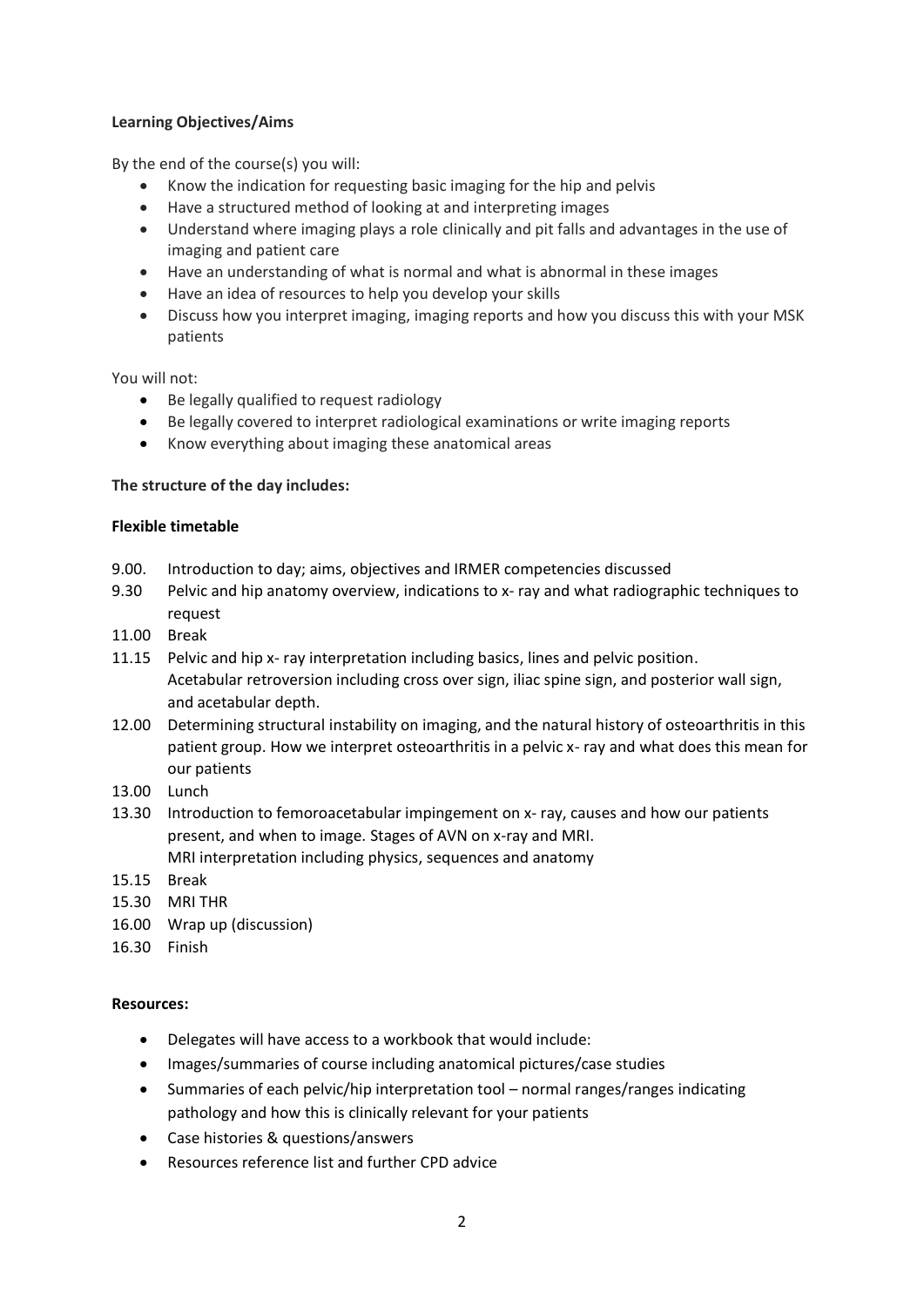- National guidelines for management/investigations/IRMER regulations
- Reading List/Bibliography
- Signposting of online resources

### **Learning methods:**

- Video analysis of patients
- Presentation / discussion
- Break out rooms
- Clinical case studies
- Interactive activities

#### **Presenters Neil Stewart:**

Neil started his Advanced Practice career working in Accident and Emergency at Worthing Hospital over 10 years ago. He now works for Sussex Community NHS Foundation Trust as an Advanced Practice Physiotherapist specialising in the mangement of patients with lumbar, hip and knee pain and as a first contact practitioner where he enjoys mentoring FCP practitioners. He completed his MSc at the University of Brighton to gain his MACP membership and now supervises post graduate MSc students from the University of Hertfordshire and University of Brighton. Neil is also educational lead for the AP and physiotherapy teams.

Neil has developed an interest in the management of hip pathology throughout his AP career and has benefited from working alongside Orthopaedic Consultants and Radiologists across Coastal West Sussex. He particularly enjoys being able to apply his knowledge and understanding of image interpretation of the pelvis, when rehabilitating patients with hip pathology in physiotherapy. He lives in the South Coast and enjoys surfing when there is a wave, SUP'ing when it is flat, and mountain biking when he can't get out in the water.

# **Amie Coombs:**

Amie is an Advanced Physiotherapy Practitioner specialising in the lower quadrant including lumbar, hip and knee pain. She additionally works as a First Contact Practitioner for Sussex Community NHS Foundation Trust. She has a keen interest in the hip and pelvis, which has been developed over the last 9 years through her experience of working alongside the Orthopaedic Consultants and Radiologists. Following the completion of her lower quadrant module and ESP module including radiology interpretation, and having experienced hip pain personally through competetive running she developed a passion and drive to excel in the interpretation of hip and pelvic interpretation and using this vital skill in the best patient care for her patients.

Amie has also worked at the University of Brighton lecturing to MSc students and is retained to develop this further in the near future.

Her personal interests are in long distance running, snowboarding, climbing and she has competed in many ultramarathons.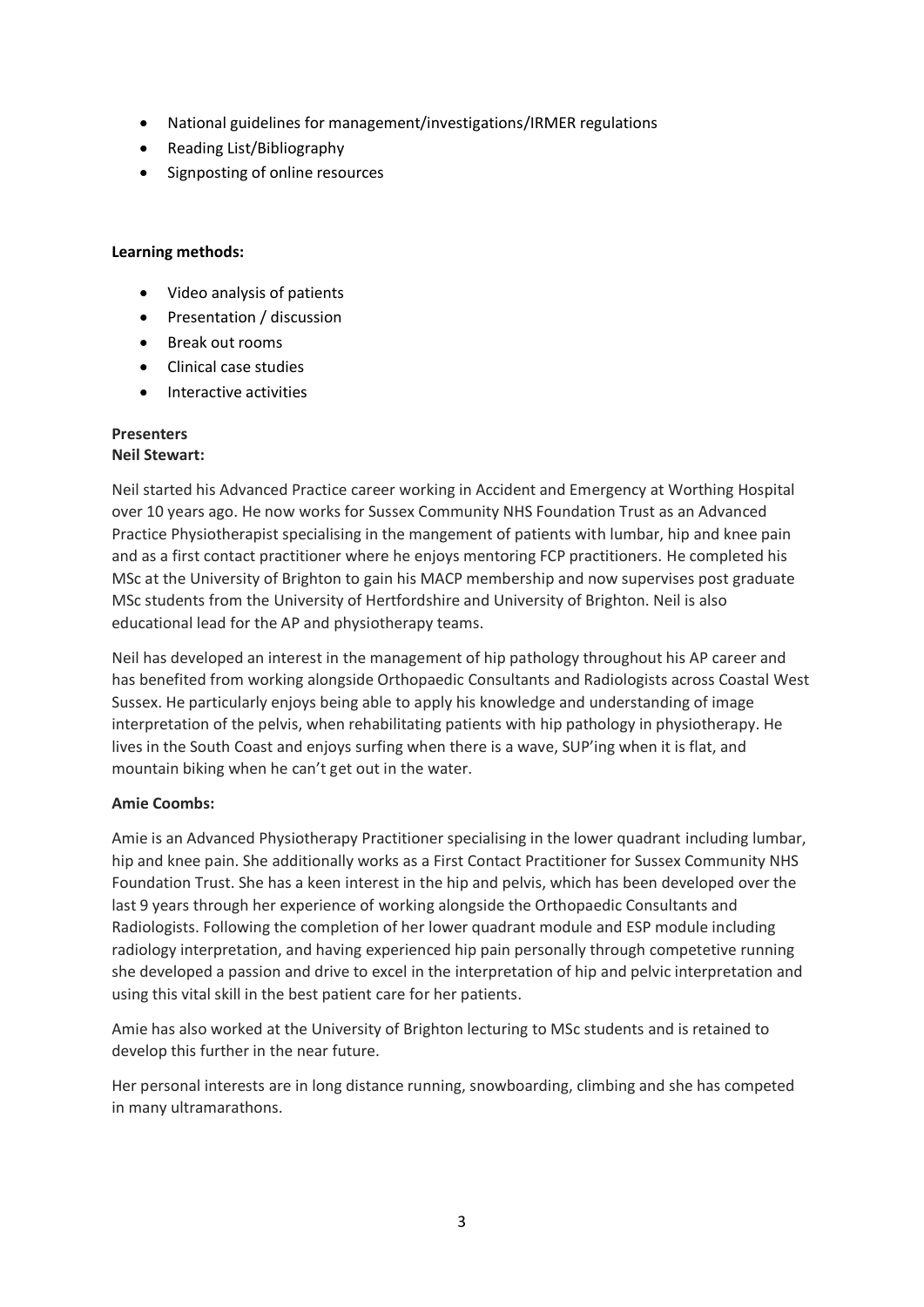# **Cost of course:**

The cost for the participant will be: £120 for MACP members £150 for non-members This is the cost for 2022 and will be reviewed annually.

There is one free space available to whoever organises the course locally. In addition, one further free space will be offered if more than 30 delegates book onto the course.

If a venue fee is incurred the minimum number of people required to run the course may increase. The minimum number of delegates required to qualify for an additional free place may also increase.

The course requires a minimum of 18 bookings to enable the MACP to cover expenses and will be cancelled 6 weeks prior to the commencement of the course if this number has not been reached.

If the course requires air travel (outside England) for the lecturers the prices quoted / number of bookings required will need to be adjusted to reflect the additional costs.

#### **What the MACP Provides:**

- Tutors for delivering the courses
- Pays the accommodation for the tutor(s)
- Pays tutors(s) travel
- Administers the course, taking all bookings and sending all applicants pre-course information.
- £3 per person / day to cover refreshments (tea/coffee/biscuits etc).
- Advertising in: MACP website and social media sites, MACP newsletters.
- One copy of a flyer that you may use to circulate and advertise the course
- A list of names of those who have booked prior to the course for registration.
- CPD certificates (online) Tutors for delivering the course:
- Administers the course, taking all bookings and sending all applicants pre-course information

#### **You will need:**

A lecture theatre/ large room that will seat 40 people

AV equipment (data projection or overhead projector). Plus access to plugs as workbooks are electronic.

Provide us with local information re directions how to get to venue, parking, local accommodation list.

Someone to work on local promotion (including SoMe) to help to ensure that at 6 weeks before the course, the minimum numbers of places are booked onto the course.

Someone on the on the day to deal with local venue organization (AV, putting up signs, providing refreshments, information about where to get lunch, registering delegates, locking up, this may also include picking up or dropping off tutors from their hotel; taking pictures on the day for SoMe)

Refreshments as appropriate (to be reimbursed by MACP on production of original receipts – up to £3 per day per person)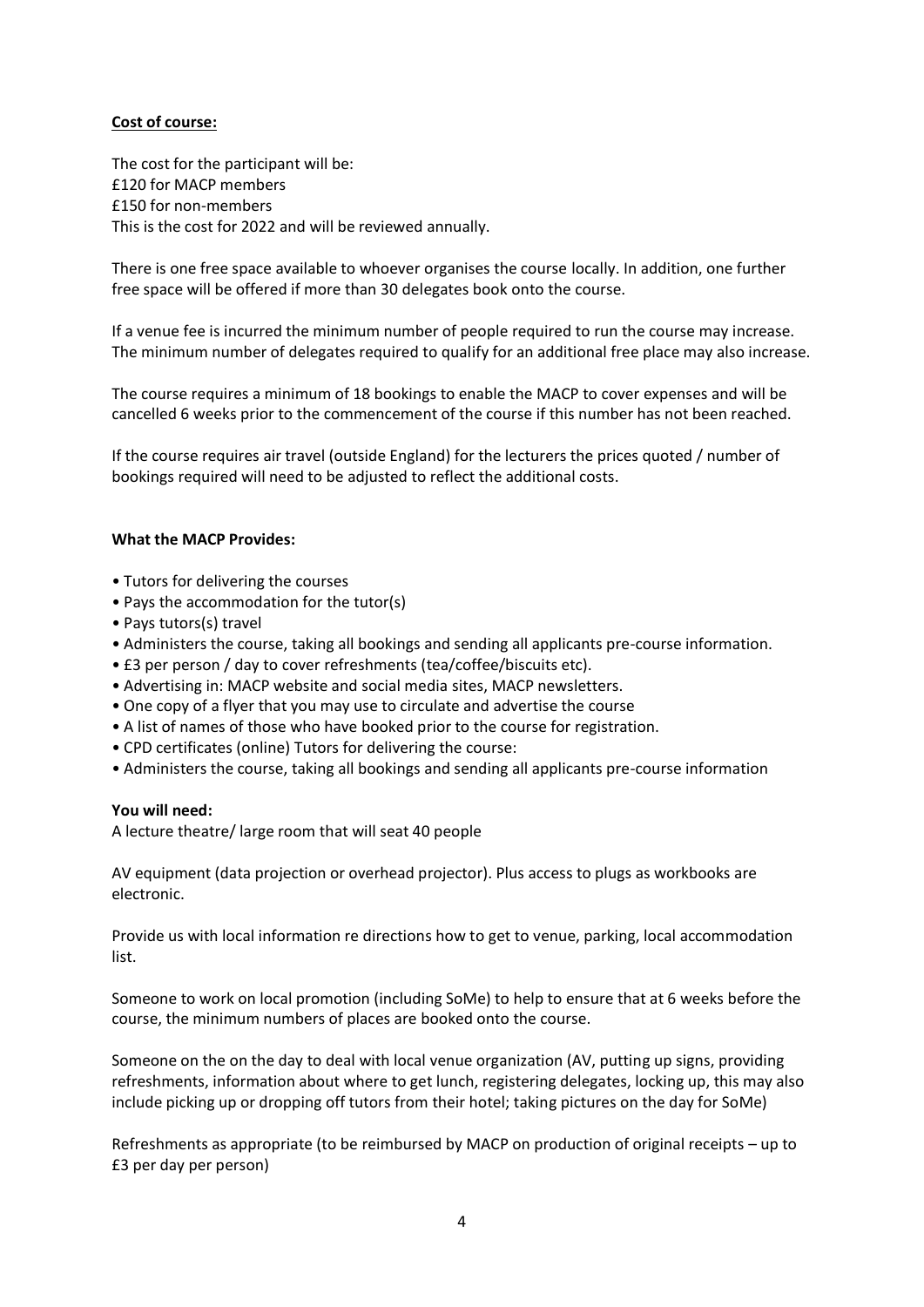### PRE-COURSE PREPARATION

- 1. Anatomy of the hip and pelvis
- 2. Common pathologies affecting the region, their clinical presentations and their time frame for recovery. A good patient mileage in MSK management of the area.
- 3. Awareness of management pathways for common conditions

| Learning Outcome                                                                                                                                                                                                                                                                                 | How delivered                                                                                                                                                      | RoadMap Capability                                |
|--------------------------------------------------------------------------------------------------------------------------------------------------------------------------------------------------------------------------------------------------------------------------------------------------|--------------------------------------------------------------------------------------------------------------------------------------------------------------------|---------------------------------------------------|
| 1. To understand the legal<br>framework with respect to<br>requesting and interpreting<br>of radiological<br>investigations                                                                                                                                                                      | <b>Interactive Lectures</b><br>Pre and post course<br>reading                                                                                                      | <b>B5</b>                                         |
| 2. To understand the<br>responsibility of a requester<br>including<br>A; Exposure to ionising<br>radiation,<br>B; awareness of indications<br>and contra-indications for<br><b>MRI</b><br>C; Adequate information on<br>requesting form<br>D; To act on the Imaging<br>results                   | <b>Interactive Lectures</b><br>Pre and post course<br>reading<br>Clinical reasoning<br>through case studies                                                        | B345<br>C 11 12 13                                |
| 3. To understand the role of<br>Imaging for hip/pelvic pain<br>patient's to aid clarity of<br>working diagnosis<br>This will involve<br>communication of both<br>beneficial and negative<br>effects of imaging, and<br>guidance on<br>communicating image<br>findings/results to our<br>patients | <b>Interactive Lectures</b><br>Pre and post course<br>reading<br>Clinical reasoning<br>through case studies<br>Shared clinical<br>experiences                      | A1<br>B 3,4,5<br>C 11 12 13<br>D14                |
| 1.To Understand<br>The Role of Imaging (XR,<br>MRI, MRA, US and CT, NM<br>bone) in the evaluation and<br>management of MSK hip<br>and pelvic pain and a<br>person centred approach<br>for best care                                                                                              | <b>Interactive Lectures</b><br>Quiz format/polls<br>Pre and post course<br>reading<br>Clinical reasoning<br>through case studies<br>Shared clinical<br>experiences | A 1 2<br>B345<br>C678910111213<br>D <sub>14</sub> |
| 2.To Understand<br>the different views in XR<br>and MRI and which tissues<br>can be viewed anatomically                                                                                                                                                                                          | <b>Interactive Lectures</b><br>Quiz format<br>Post course study                                                                                                    | <b>B5</b>                                         |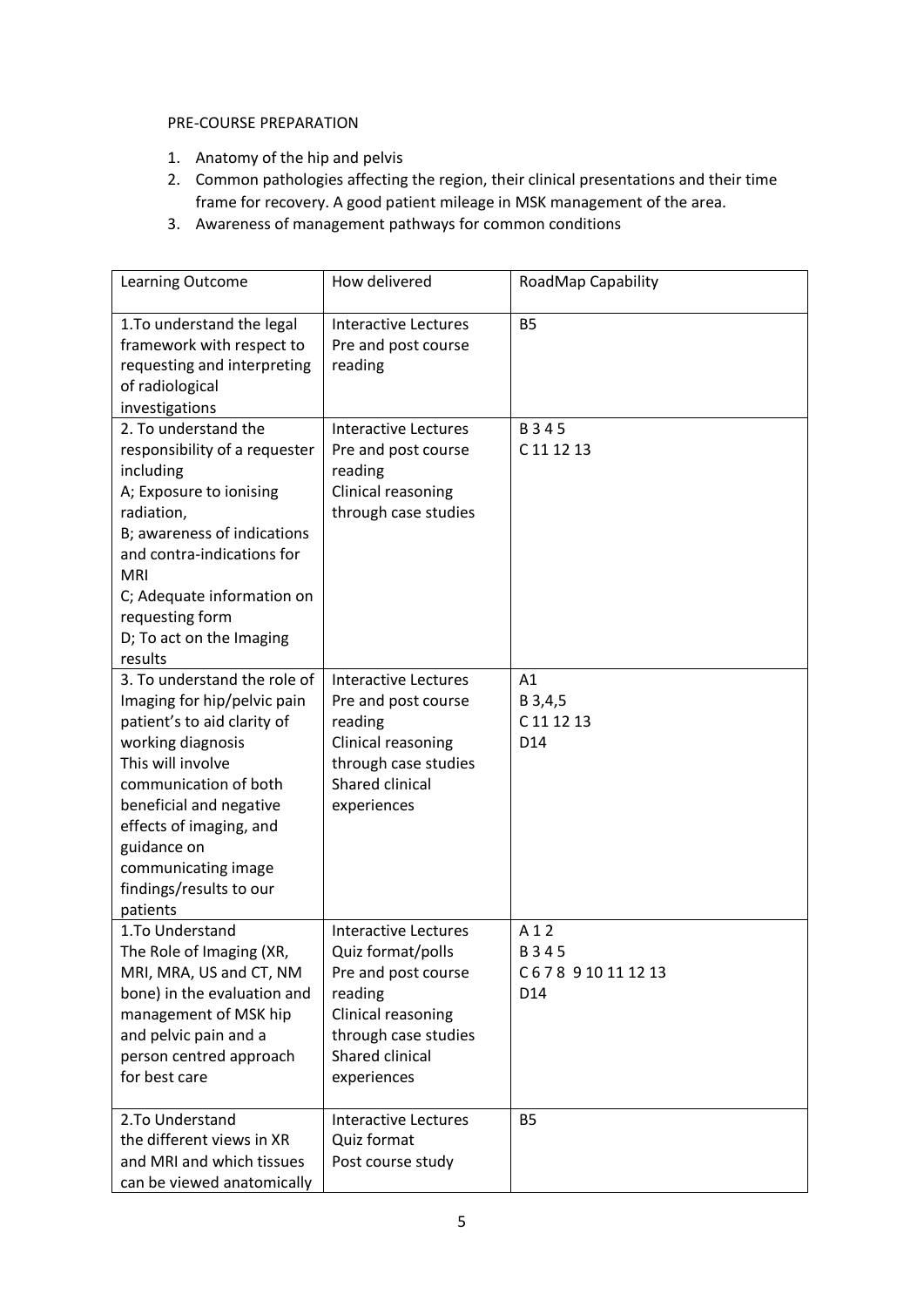|                                                                                                                                                          | Clinical reasoning<br>through case studies<br>Shared experiences                                                                           |               |
|----------------------------------------------------------------------------------------------------------------------------------------------------------|--------------------------------------------------------------------------------------------------------------------------------------------|---------------|
| 3. To recognise<br>Normal Anatomy and<br>Normal variants on XR and<br>MRI<br>To be able to recognise<br>pelvic positions normal and<br>abnormal variants | Interactive Lectures<br>with line drawing on<br>imaging practical<br>component / quiz / polls<br>independent study / pre<br>course reading | <b>B5</b>     |
| 4. To recognise abnormal<br>findings on x-ray and MRI<br>and interpret these in the<br>context of the clinical<br>presentation                           | Interactive Lectures<br>independent study<br>Clinical reasoning<br>through case studies                                                    | A2<br>B 3 4 5 |

| 5. To understand the<br>indications, advantages<br>and limitations in the use<br>of imaging in diagnosis<br>and management of<br>common MSK problems<br>To understand<br>differential diagnosis of<br>hip pathology                      | <b>Interactive Lectures</b><br>independent study<br>Clinical reasoning<br>through case<br>studies/break out<br>groups<br>Evidence pre and post<br>reading | B <sub>3</sub> 45   |
|------------------------------------------------------------------------------------------------------------------------------------------------------------------------------------------------------------------------------------------|-----------------------------------------------------------------------------------------------------------------------------------------------------------|---------------------|
| 6 To understand the<br>appropriate timing and<br>selection of investigations<br>and be able to reason and<br>justify with patients and<br>colleagues and the role of<br>patient choice and<br>pressures to image or not<br>image request | <b>Interactive Lectures</b><br>independent study<br>Clinical reasoning<br>through case studies<br>/break out rooms<br>Shared experience                   | A1 2<br>B345<br>C13 |
| 7. Be able to convey the<br>differential diagnosis and<br>implications for<br>management to enable<br>informed choice about<br>imaging and shared<br>decision making with the<br>patient.                                                | <b>Interactive Lectures</b><br>independent study<br>Clinical reasoning<br>through case<br>studies/break out<br>rooms<br>Shared delegate<br>experience     | A1 2<br><b>B5</b>   |
| 8. To understand the<br>relationship between<br>pathology, clinical                                                                                                                                                                      | <b>Interactive Lectures</b><br>independent study                                                                                                          | A1 2                |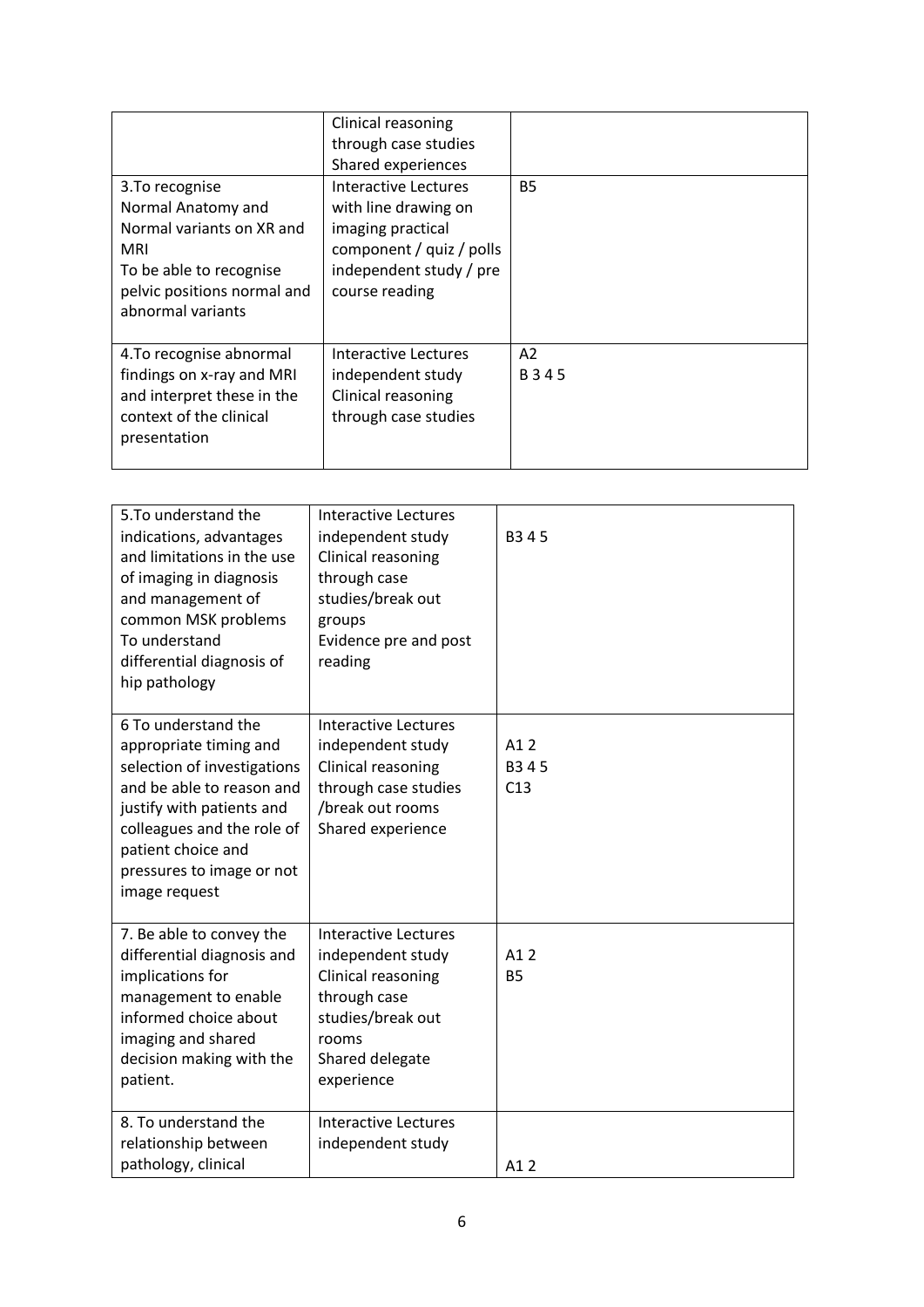| presentation and            | Clinical reasoning     | B345              |
|-----------------------------|------------------------|-------------------|
| radiological findings in    | through case           | D <sub>14</sub>   |
| MSK conditions; within      | studies/break out      |                   |
| the current evidence        | groups                 |                   |
| available                   | Shared delegate        |                   |
|                             | experience             |                   |
| 9 To understand how the     | Interactive Lectures   | B345              |
| imaging process and         | independent study      | C6 7 9 11 12 13   |
| findings inform the         | Clinical reasoning     |                   |
| patient management          | through case studies   |                   |
| pathway including rehab,    | Shared delegate        |                   |
| injection therapy, surgical | experience             |                   |
| intervention and patient    |                        |                   |
| self-activation.            |                        |                   |
| 10. To understand when a    | Interactive Lectures   |                   |
| patient needs to be         | independent study      | A1 2              |
| referred to other           | Clinical reasoning     | B <sub>3</sub> 45 |
| colleagues in response to   | through case studies   | C8 9 10 11 12 13  |
| their imaging findings or   | Shared delegate        | D 14              |
| clinical presentation.      | experience for local   |                   |
|                             | relevance              |                   |
| 11. To be aware of how      | e.g Discussion, MDTs,  | B345              |
| to consolidate knowledge    | online resources, peer | C6 7 9 11, 12 13c |
| and develop the above       | review, independent    |                   |
| skills in the clinical      | study expected (3      |                   |
| context to develop          | hours) and building of |                   |
| competency as a             | own portfolio          |                   |
| requester                   |                        |                   |
|                             |                        |                   |

# **Reference for FCP Capability;**

- A 1 Communication. A2 Person-centred care
- B 3History taking B4 Physical Assessment B5 Ix and diagnosis
- C6 prevention and lifestyle Interventions C7 Self-management and behaviour change
- C8 pharmacotherapy C9 Injection therapy C10 surgical interventions
- C11 rehab interventions and care planning
- C12 Interventions and care planning
- C13 referrals and collaborative working
- D14 EBP and service development